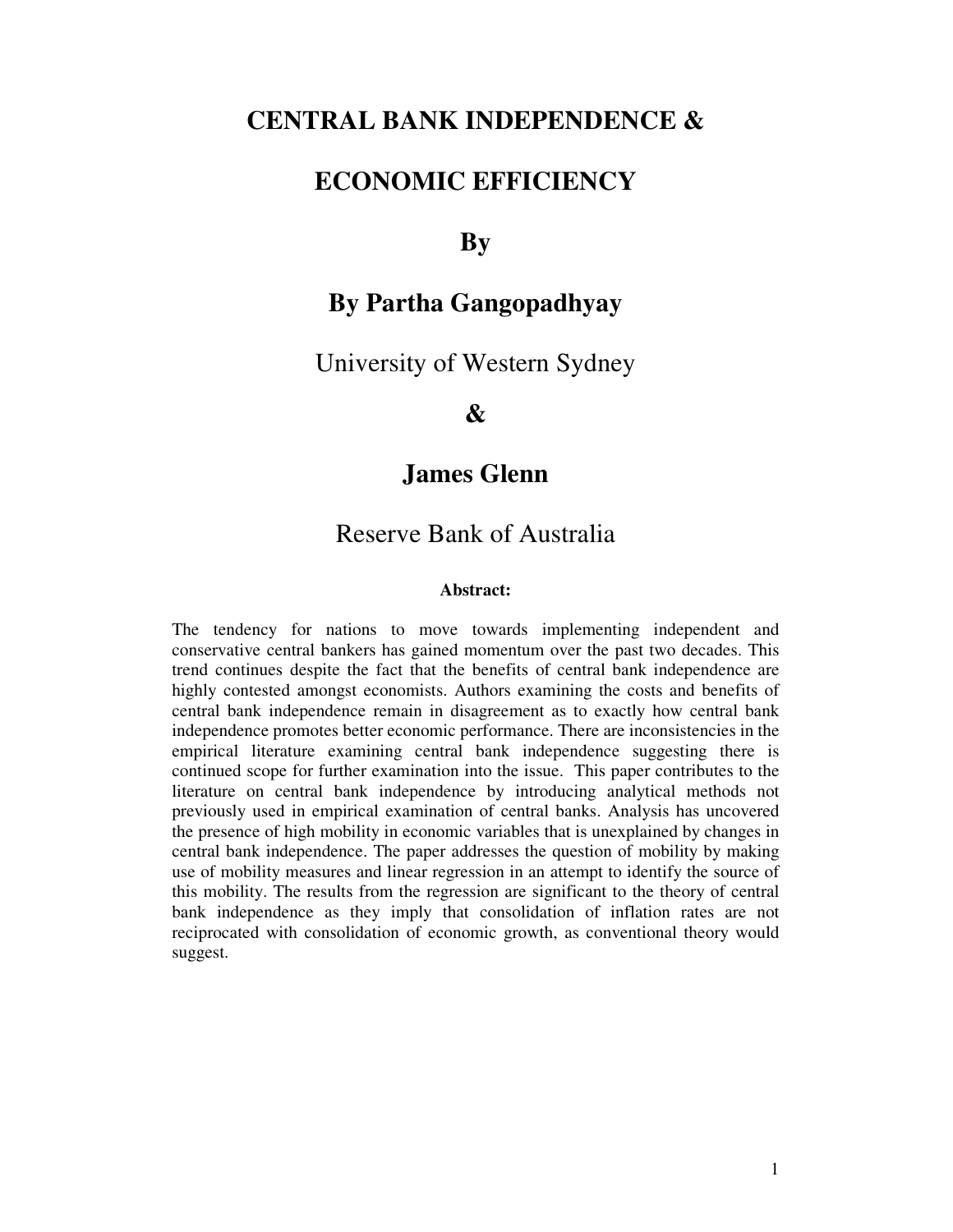#### **1. Introduction**

The analysis conducted within this paper uncovers the presence of high mobility in macroeconomic indicators such as inflation, interest rates and GDP growth. That is, it appears as though a country whose economic performance is relatively high during one period in time is not necessarily one of the best performing nations in the next time period. To attempt to determine the source of the mobility, this paper develops an economic mobility model using Shorrocks (1978) mobility measures. Interest in income mobility has escalated in recent years with researchers such as Kuhl (2003) attempting to find the sources of income inequality within particular countries. This paper continues and expands upon the works of these authors by attempting to apply the concepts of income mobility to economic growth at an international level. Therefore, rather than strictly asking the traditional question underlying income mobility, "do the poor stay poor, and the rich stay rich" (Kuhl, 2003), this paper asks whether countries with weak economic performance continue to perform poorly, and those with strong economic performance continue to perform well? If not, what is the cause of changes in relative economic performance? In particular, is it monetary policy, fiscal policy, investment (public and private) or some other factor causing the mobility?

An examination of mobility is interesting in the sense that one can use such an approach to try and determine where the source of mobility stems from and what policy choices are possibly contributing to this mobility. With regard to monetary policy in particular, examination of growth and inflation mobility provides a means of evaluating how consolidation of monetary policy rules and inflation targets are associated with shocks to economic growth. Thus, the following analysis is potentially useful for evaluating the theoretical foundations behind implementing

2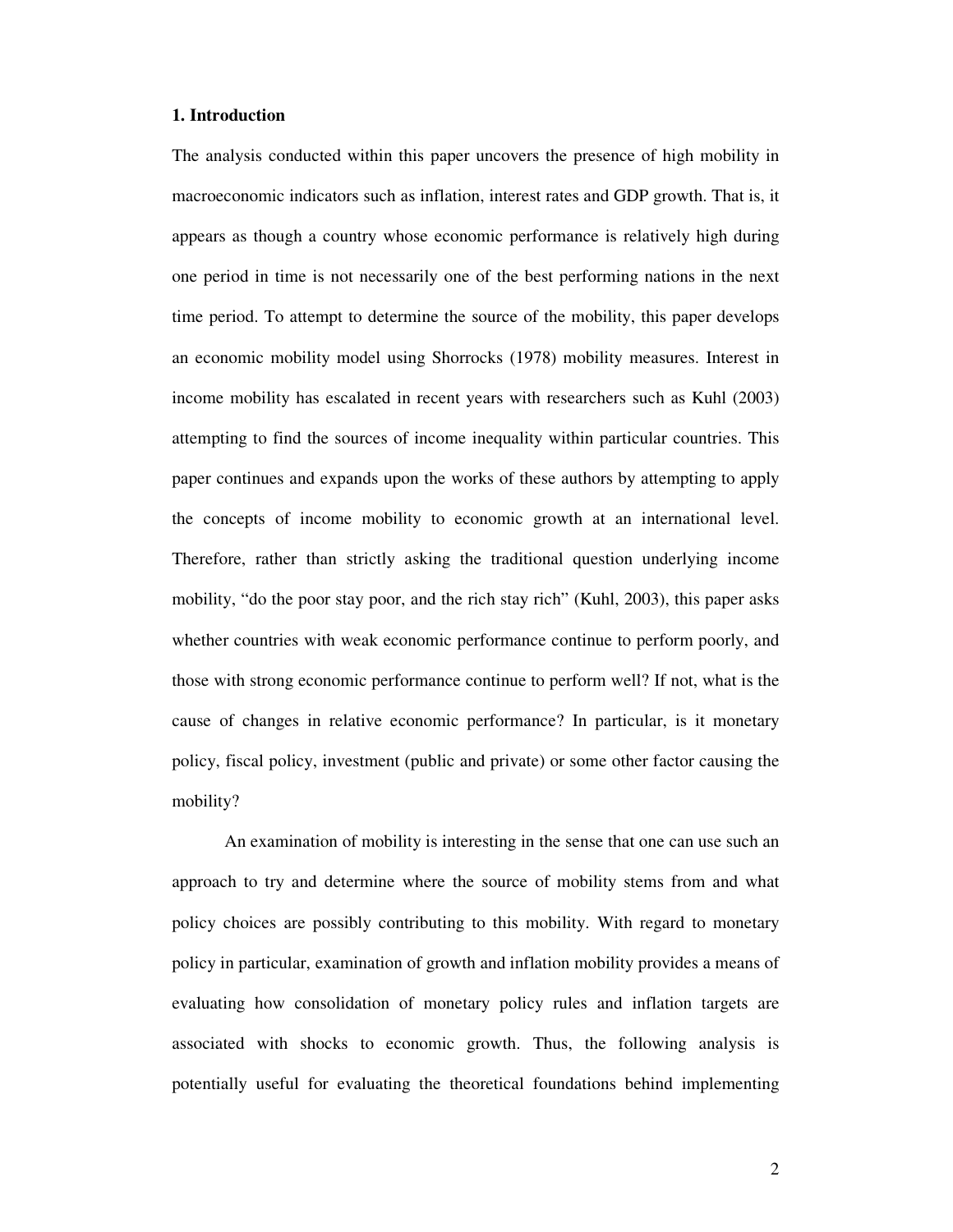independent and conservative central bankers. Authors Schellekens (2002) argue in support of central bank independence (CBI) stating that (CBI) produces a free lunch with low inflation and growth volatility simultaneously. We attempt to test this proposition below.

#### **Economic Mobility**

This section begins with a graphical examination of the data to further illustrate how mobile the economic indicators have been over the three decades. Due to convenience and data availability, analysis on mobility has been restricted to six nations, which includes Australia, Canada, New Zealand, Switzerland, United Kingdom. The remainder of this section further demonstrates the nature of mobility in economic variables highlighting the need for a closer examination of its cause.

Figure 1 through to Figure 3 given below graph real growth against real interest for the six nations for the 1970's, 1980's and 1990's. A horizontal line through the average real interest rate and a vertical line through the average real growth rate divides the graph into four quadrants. Assuming that high growth rates are preferred to low interest rates we can rank the quadrants from most favourable (I) to least favourable (IV).



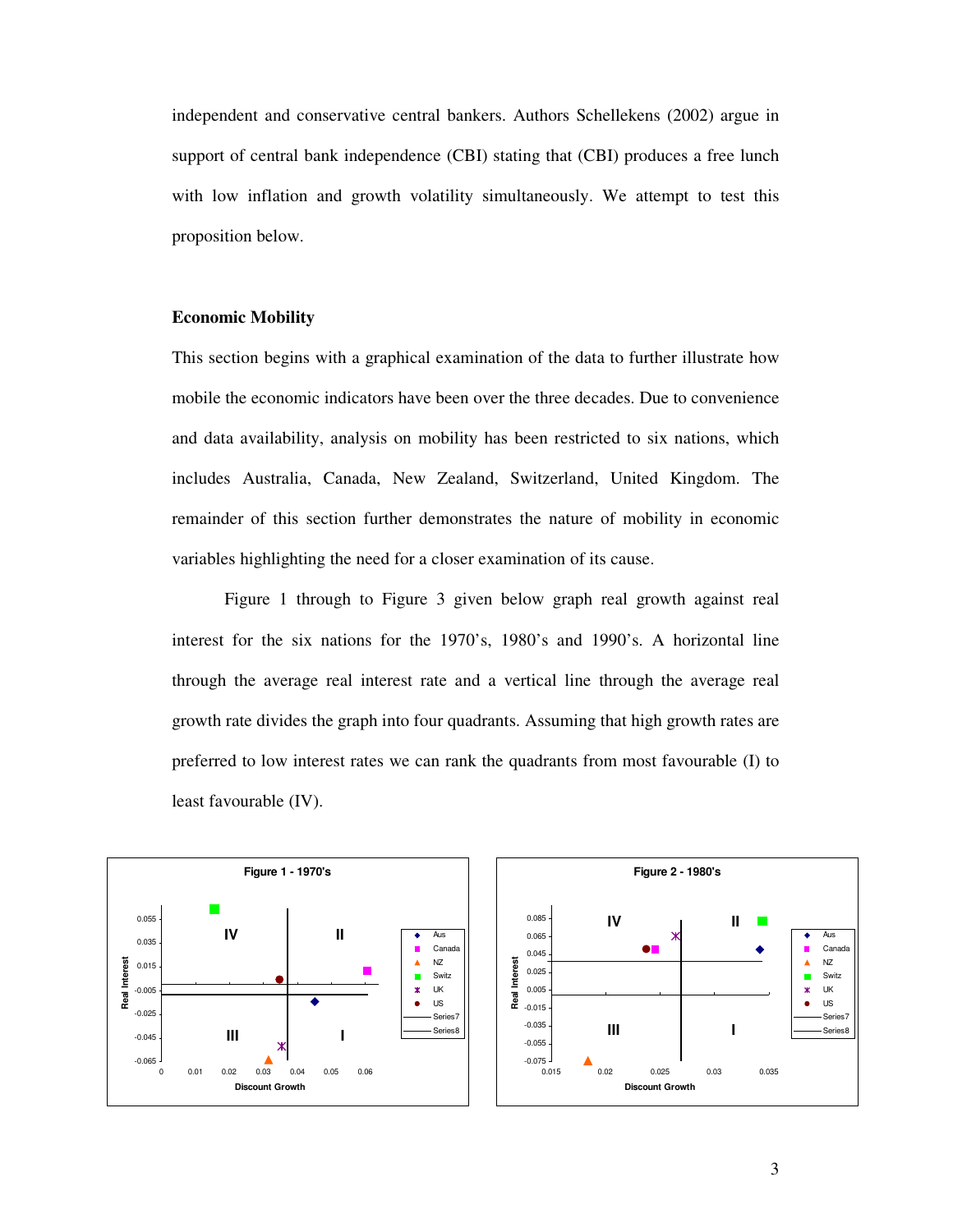

From the graph we can see that each nation shifts quadrants at least once over the three decades, some more dramatically than others. From the 1970's to the 1980's, Canada experienced the most dramatic change moving from quadrant two to quadrant four. That is, Canada went from experiencing relatively strong real growth and high real interest rates during the 1970's to relatively low real growth but continuing high real interest rates. Other countries including Australia shifted quadrants over the period, however, it appears as though most countries moved to less preferable quadrants excluding Switzerland

From the 1980's to the 1990's many of the nations once again experienced a shift in quadrants most of which were favourable. New Zealand moved from the third quadrant to the first quadrant and both the US and UK moved from the fourth quadrant to the first quadrant indicating a dramatic improvement from an environment where both nations experienced low growth and high interest to a much superior situation with low real interest rates and stronger real growth.

By the use of simple graphs, we notice that there is a high degree of mobility present in the data. Therefore, it appears as though countries experiencing relatively high growth rates as compared to other nations are unlikely to remain in this privileged position. This is also the case for both real interest rates and inflation,

4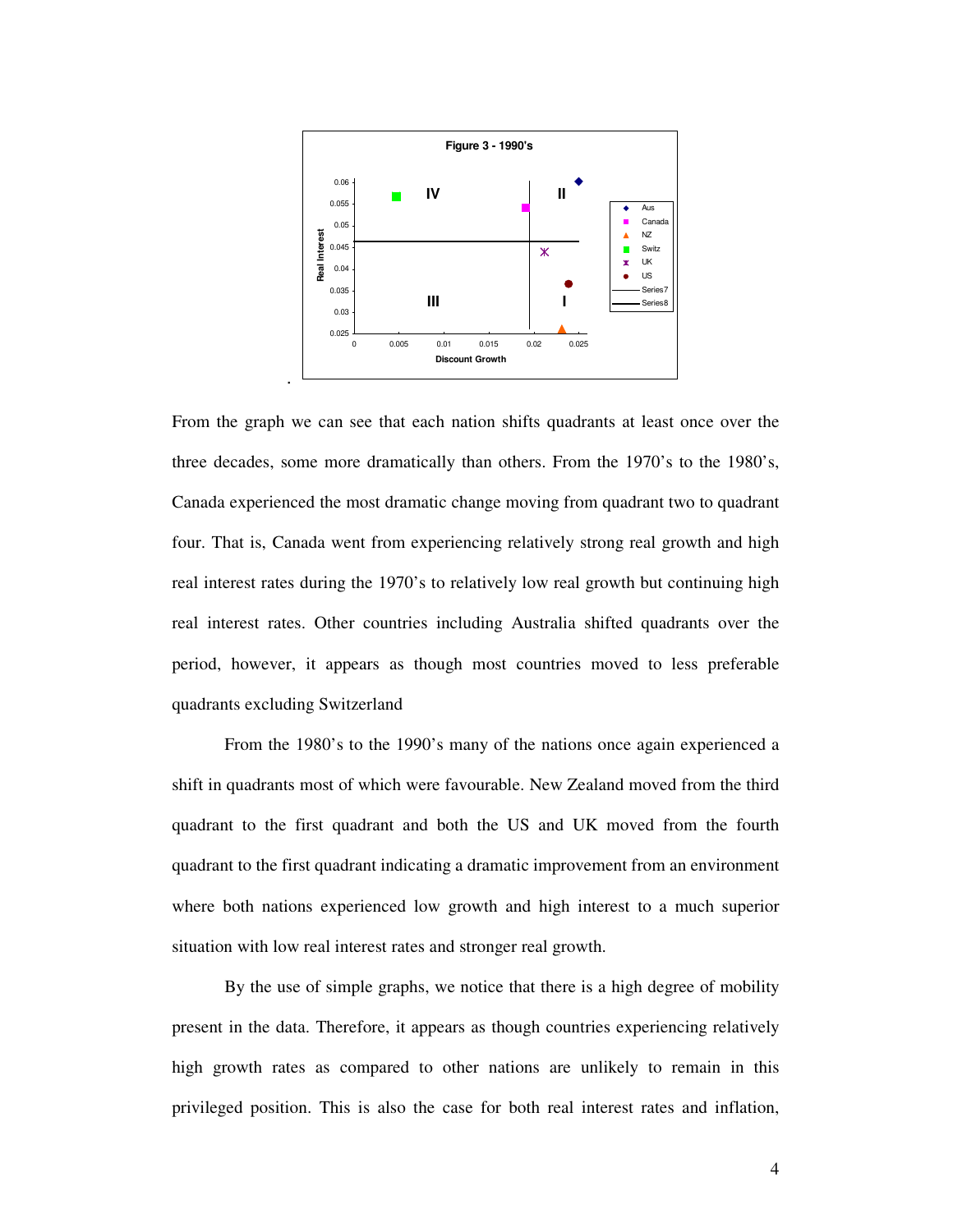which have shown mobility just as strong as economic growth. Assuming that interest rates and inflation can be controlled to some extent by monetary policy, we then ask whether it is in fact the mobility of interest rates and inflation that contributes to growth mobility, or is it dependent on other key economic variables such as government spending and investment? The following section will attempt to address this issue through the use of the linear regression models using more sophisticated mobility measures.

#### **2. A Model of Economic Mobility**

The DEA and data analysis above reveals high mobility in economic indicators. That is, it appears as though nations with relatively strong economic growth are unlikely to remain in this dominant position from one period to the next. A similar observation can be made with regard to inflation and interest rate data. The percentage change of each mobility measure has also demonstrated that each variable has undergone periods of either significant consolidation or significant severance. At face value, the examination of aggregate mobility for each decade above indicates that all three of the variables went through periods of consolidation simultaneously during the 1990's. The model proposed below attempts to examine in greater detail (with the use of yearly data) how severance, or consolidation of interest rate and inflation mobility impact upon the mobility of economic growth. The proposed model begins with the following straightforward regression:

$$
M_t = \beta_0 + \beta_1 K_t + \beta_2 H_t + \varepsilon \tag{1}
$$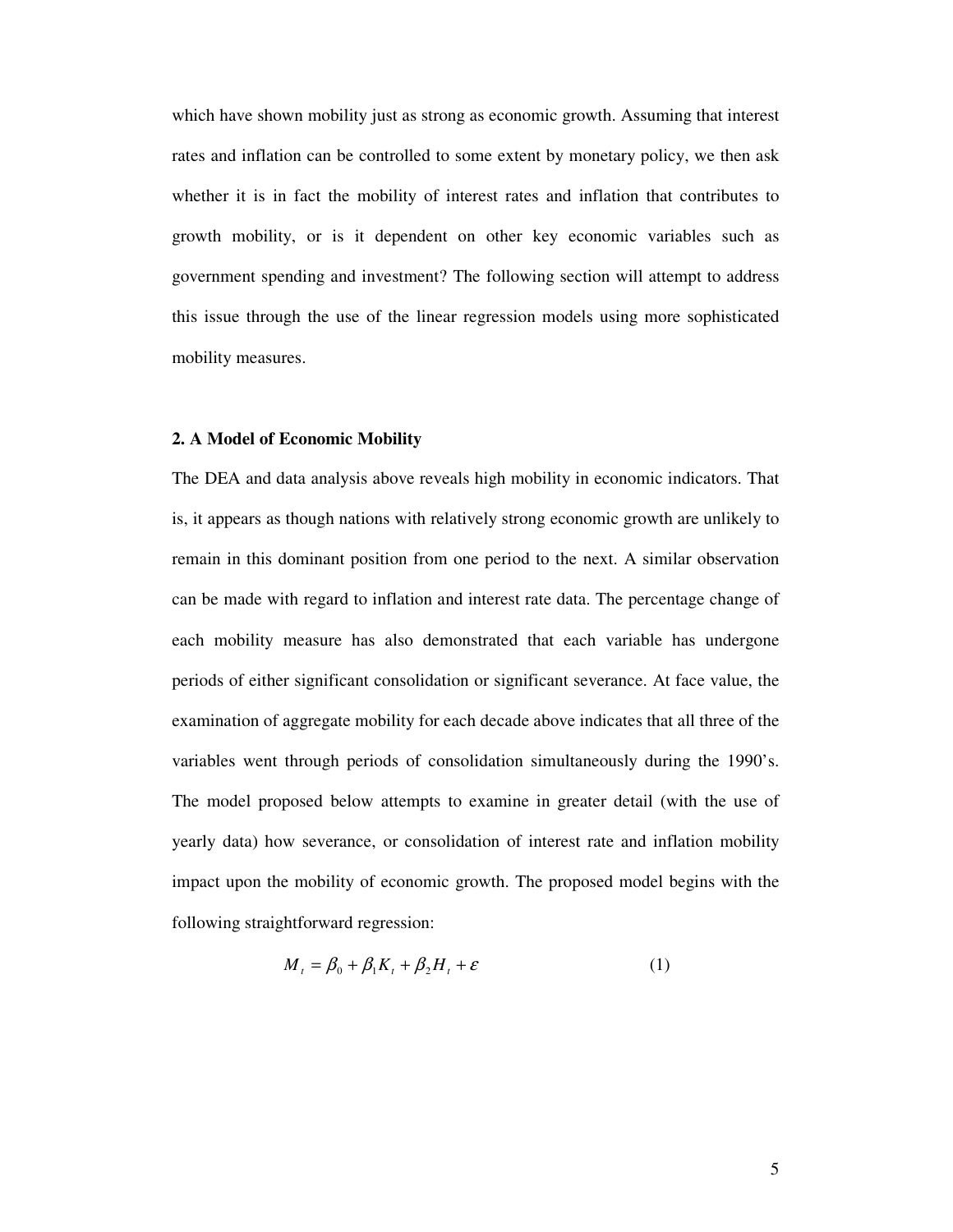Where M signifies growth mobility, K represents inflation mobility and H is interest rate mobility. Mobility is calculated using Shorrocks (1978) mobility measures which are explained later in this paper.<sup>1</sup>

The argument behind this model is that we expect the inflation and interest rate mobility variables to be significant if monetary policy does indeed influence inflation and economic performance. We would also expect the coefficients for each variable to be positive if conventional ideas of interest rates and inflation hold true. That is, if inflation is a necessary determinant of economic growth, increased mobility in inflation rates should subsequently result in greater mobility of growth rates. A similar argument may be applied to interest rates. If interest rates are an effective policy tool, greater mobility in interest rates should also create mobility in growth rates.

Essentially, advocates for central bank independence argue that the appointment of an independent and conservative central bank removes inflationary bias, thus lowering the inflation rate to either zero or some manageable level. For example, in Australia, the target inflation rate for the Reserve Bank is between 2 to 3 percent. The logic behind these targets lies on the proposition that low levels of inflation are beneficial for the economy and result in sustainable growth and better economic performance. Therefore, it would seem that if this argument is plausible, inflation mobility must also have a similar effect on growth mobility. We expect that if the arguments for CBI hold, as nations shift toward the implementation of conservative, inflation targeting central bankers, inflation mobility should decrease and economic growth should become more stable thus also lowering growth mobility. Therefore,  $\beta_1$  is expected to be positive. Similarly, as interest rates are considered an

 $<sup>1</sup>$  See pp. 6.</sup>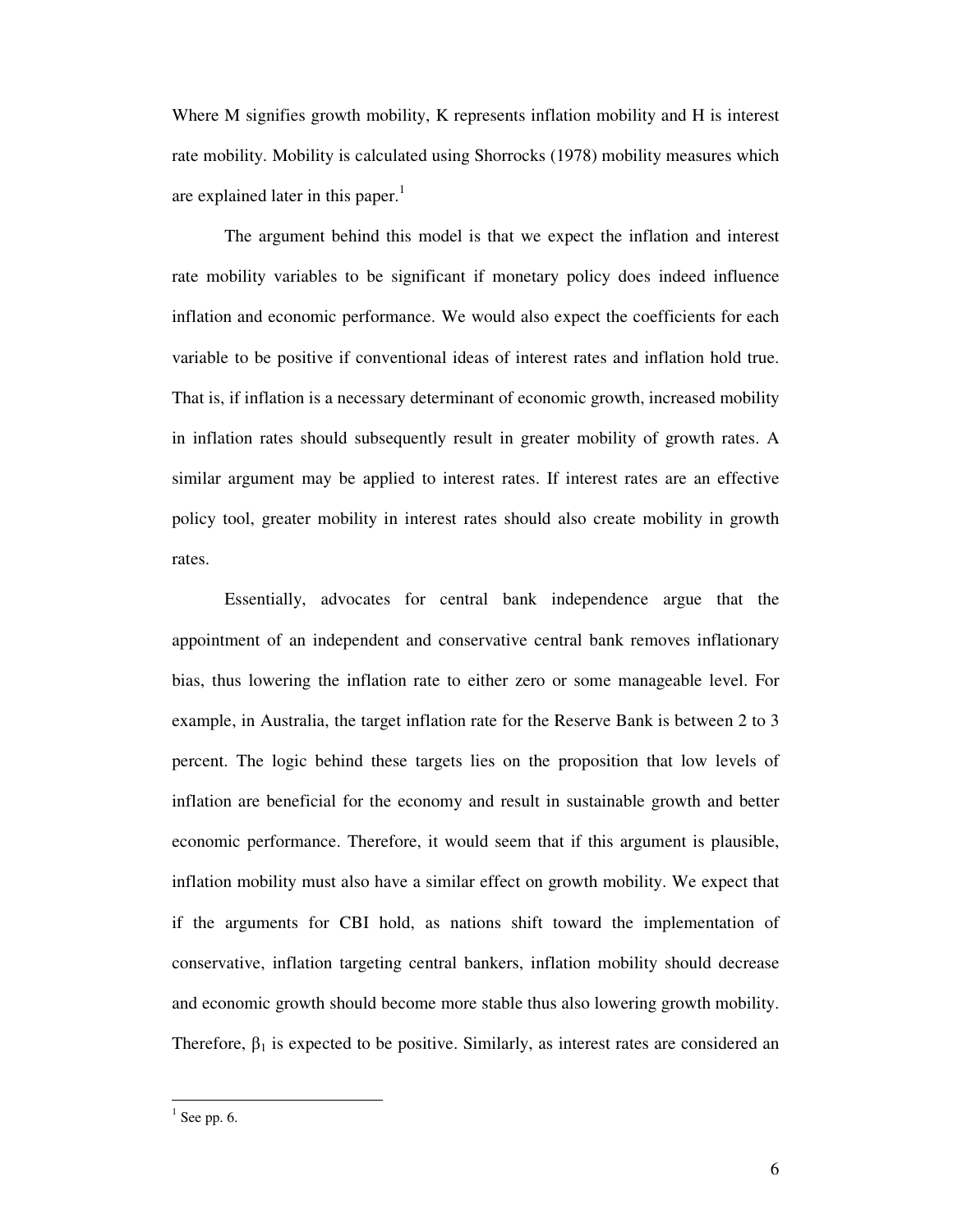effective policy tool influential to the economy we would also expect increased mobility in interest rates to produce greater mobility in economic growth. The models from this section of the paper seek not only to test this hypothesis, but to also determine other possible sources of mobility.

Kuhl (2003) uses a model similar to the one above to examine income mobility. In particular, Kuhl (2003) adopts the use of linear regressions of mobility and first difference variables to evaluate what affect economic booms and recessions have on income mobility within nations. The model above endeavours to readapt the approach of Kuhl (2003) to an international level. The simplified model does however omit some potentially important variables. The model fails to take account of the potential influence of other causes of growth including government spending and investment. To address this issue, the model was expanded to include these variables:

$$
M_{t} = \gamma_{0} + \gamma_{1} K_{t} + \gamma_{2} H_{t} + \gamma_{3} T_{t} + \gamma_{4} I_{t} + \xi
$$
 (2)

Where T is government spending mobility and I is total fixed investment mobility. This expanded model will serve as a test of the robustness of the results from the basic model. Both of the regressions are estimated using OLS adopting Newey-West standard errors to allow for robust inferences. Although these are not comprehensive models, they will provide valuable insight into the source of economic mobility at an international level as well as information on the role of monetary policy on economic performance.

#### **3. Data and Sources**

The mobility regressions below use GDP growth, interest rate, inflation, Fiscal spending and fixed capital investment data from the United States, United Kingdom, Switzerland, Canada, Australia and New Zealand.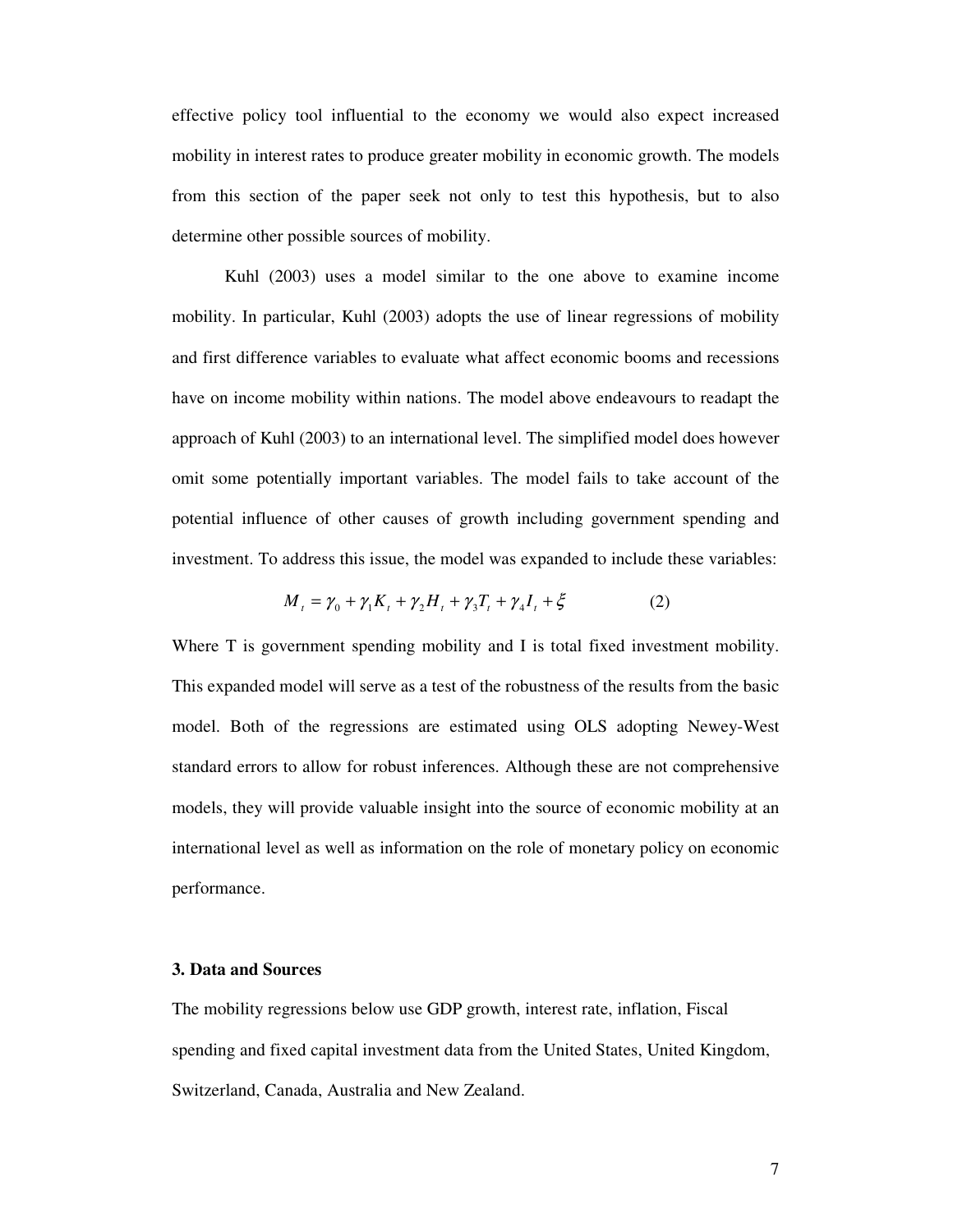GDP data was gathered from the IMF International Financial Statistics database and the OECD Annual National Accounts (Main Aggregates). Annual GDP data was used to calculate annual growth rates. Interest rates were gathered from OECD Economic Outlook No.79: Annual and Quarterly Data. Annual long-term interest rates were used. Consumer Price Index data collected from IMF's International Financial Statistics database was used to calculate annual change in prices.

Fiscal policy data was collected from the IMF International Financial Statistics database. The dataset used was Fiscal Deficit/Surplus given in terms on national currency. The fiscal deficit/surplus was then calculated as a percentage of GDP to make the data set more comparable in the analysis. Finally, the proxy used for investment was total fixed investment collected from the OECD Economic Outlook No.79: Annual and Quarterly data. The dataset initially expressed in terms of volume was used to calculate annual percentage growth in total fixed investment.

#### **4. Mobility Regression Results**

This section starts with a description of the mobility measure used in the regressions given above, and is followed by the regression results. A modified version of the mobility measure introduced by Shorrocks (1978) is used in the linear regressions examined in this section. The original measure introduced by Shorrock as applied to income mobility defines the state of no mobility to occur if the annual individual shares of income are constant over time (Aaberge et al., 2002 at 9). Aaberge et al (1998) modified this approach defining zero mobility in terms of rankings. That is, zero mobility occurs if the annual *rankings* of all individuals are constant over time (Aaberge et al., 2002 at 9). This indicates that there may be no mobility even if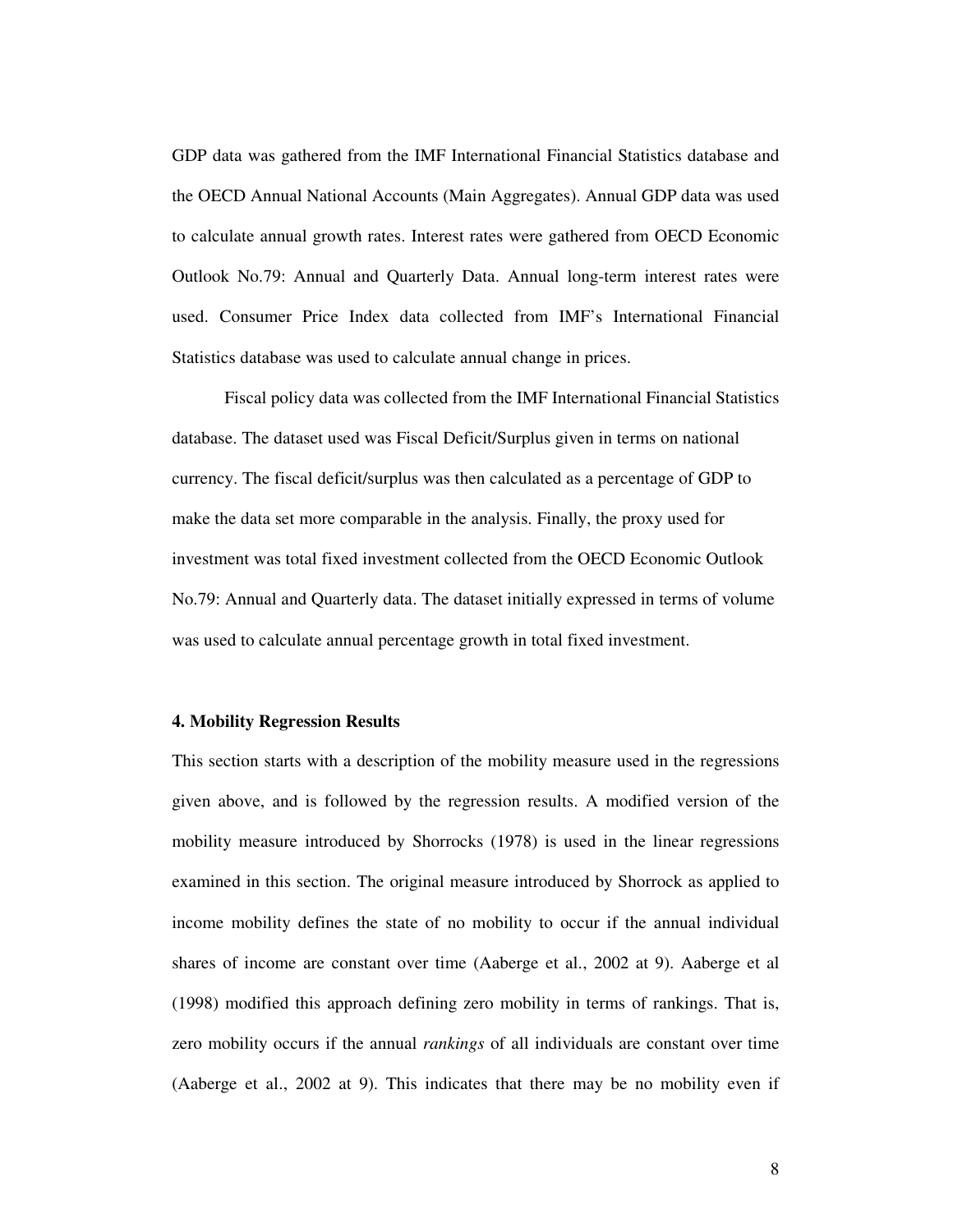individual income shares change over time. The advantage of this approach is that it allows for a measure of mobility based on the Gini coefficient (Aaberge et al., 2002 at 9).

This approach measures mobility as the relative reduction in the weighted average of single-year inequality when the accounting period of income is extended (Aaberge et al., 2002 at 9). The formula used to calculate the Shorrocks mobility index is as follows:

$$
M = 1 - \frac{G}{\sum_{t=1}^{T} \frac{\mu_t}{\mu} G_t},
$$
\n(3)

Where  $G_t$  and  $\mu_t$  represent the Gini coefficient and the mean of the distribution of income in year t. For an improved understanding of this measure Aaberge et al (1998) suggest a closer look at the 'natural' decomposition of the Gini coefficient from which the authors derive the following inequality:

$$
G \le \sum_{t=1}^{T} \frac{\mu_t}{\mu} G_t \tag{4}
$$

We can see from this equation that the left side of the inequality is equal to the numerator and the right hand side is equal to the denominator of the second part of the mobility equation. The left side of the inequality will equal the right side if and only if all individuals maintain the same ranking within the distribution of income in all years (Aaberge et al., 2002 at 10). From this we can see that if none of the individuals change their ranks, the T-year inequality will be equal to the weighted average of the inequality within the separate years.<sup>2</sup> If individuals do change their annual rank positions, the T-year inequality is strictly less than the weighted average of the inequality within the separate years. Thus, M becomes an appropriate measure of

 $2$  Where T is the period of years under consideration.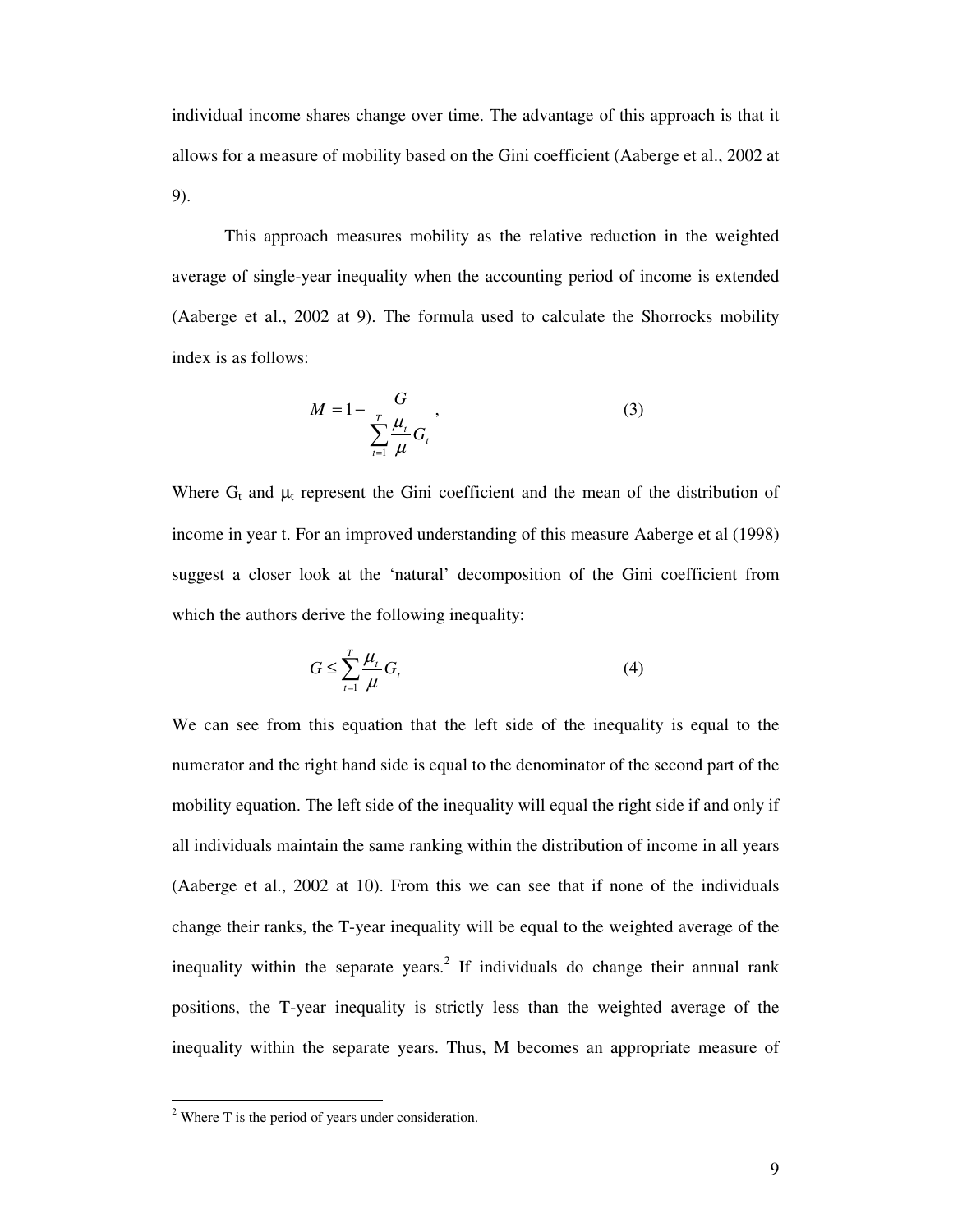mobility with a value of zero attained if and only if there is no mobility. The maximum possible value of one occurs when complete equality in the distribution of the T-year incomes arises from income mobility (Aaberge et al., 2002 at 10).

Although discussion of these measures has been confined to income mobility, the same principles can be applied to economic indicators. The above approach to the Shorrocks mobility measure was used to calculate mobility for real discounted growth, real interest rates and inflation for the period from 1970 to 1999 and the measures are presented in Table 1.

| Table 1                                        |                |  |  |
|------------------------------------------------|----------------|--|--|
| <b>Shorrocks Mobility Measure (1970-1999)</b>  |                |  |  |
| Discounted Growth<br><b>Real Interest Rate</b> | 0.703<br>0.886 |  |  |
| Inflation                                      | 0.891          |  |  |

These initial measures exhibiting high mobility and are thus consistent with the findings above. Inflation has the highest mobility and discounted growth has the lowest according to this measure.

The same method of measuring mobility was used for the sample period on an annual basis and used to estimate linear regression models (1) and (2). The results of the OLS estimation of equation (1) are presented in Table 2.

| Table 2                         |                         |         |  |  |
|---------------------------------|-------------------------|---------|--|--|
| <b>Basic Regression Results</b> |                         |         |  |  |
| <b>Variable</b>                 | Coefficient t-statistic |         |  |  |
| <b>Inflation Mobility</b>       | $-2.07***$              | $-4.62$ |  |  |
| <b>Interest Rate Mobility</b>   | $2.84***$               | 5.86    |  |  |
| Constant                        | $0.22***$               | 3.49    |  |  |
| *** 1 per cent significance     |                         |         |  |  |
| ** 5 per cent significance      |                         |         |  |  |
| * 10 per cent significance      |                         |         |  |  |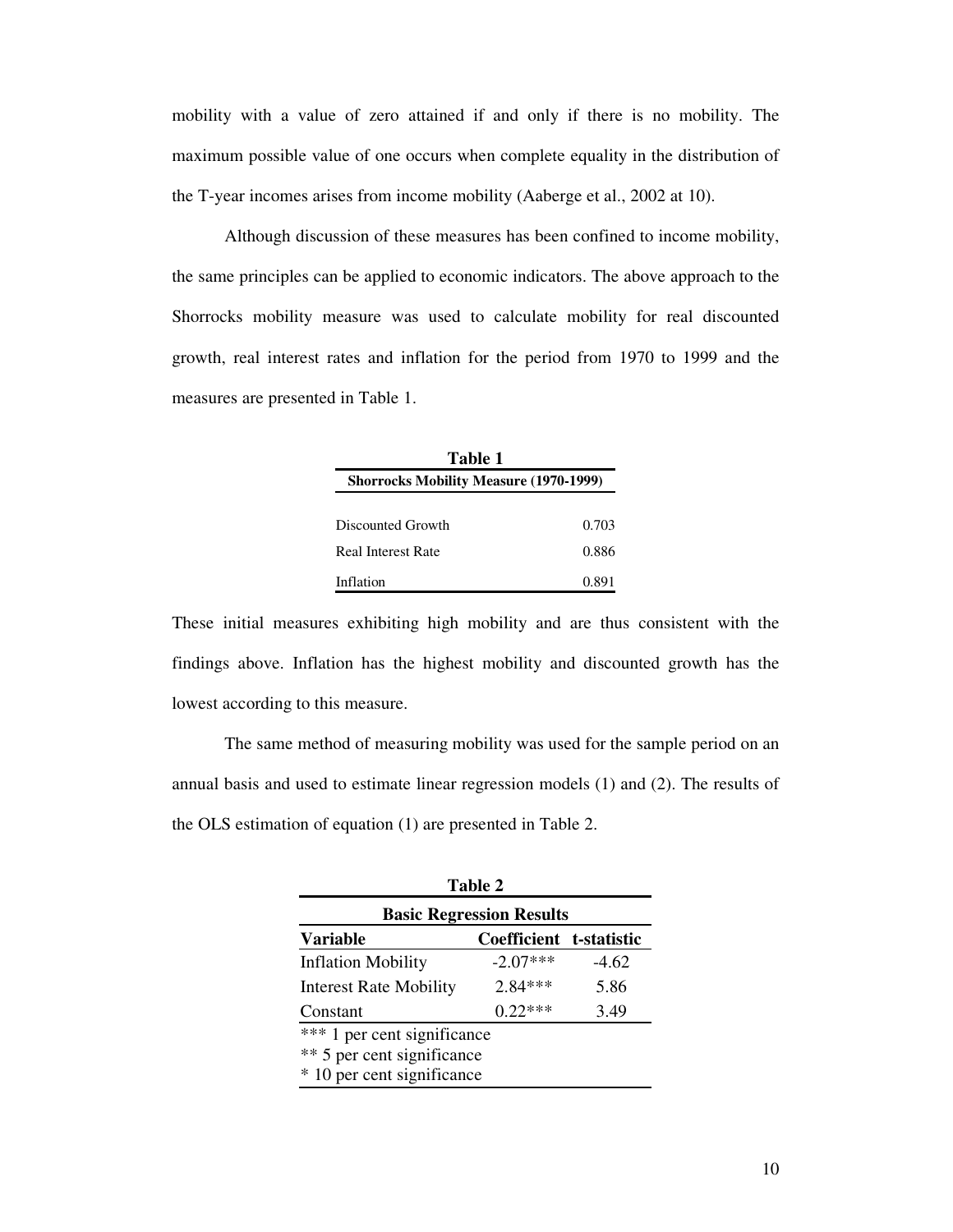The results from the basic regression reveals that both inflation and interest rate mobility as well as the constant are significant determinants of growth mobility. All the coefficients are also economically significant, however, the coefficient for inflation mobility is negative. This result was unexpected as economic theory suggests that inflation is an important factor for economic growth. Inflation is thought to create uncertainty about the nature of price signals distorting production, investment, employment and consumption decisions, which may cause substantial losses. Investors are aware of this and become cautious about long-term investments when inflation persists. The long-term investments that inflation fears tend to discourage are often those most necessary to sustain and promote economic growth. The negative coefficient seems difficult to reconcile with this hypothesis although, as we are dealing with annual data it may reflect the short to medium-term reactions of investors to inflation movements. A possible interpretation of this result could be that consolidation of monetary policy rules and inflation targets has a destabilising effect on economic growth. This is a significant finding as it has already been mentioned above that arguments for the implementation of independent central bankers would suggest that consolidation of inflation rates through the imposition of inflation targets must similarly establish consolidation in economic growth.

Putting the issue of the negative coefficient for inflation aside, the significance of both variable coefficients highlights the important role that monetary policy and inflation policies play in determining the level of economic growth mobility. Thus these results provide further evidence that monetary structures are crucial to economic performance. To test the robustness of the above results, the coefficients and tstatistics for equation (2) are as follows:

11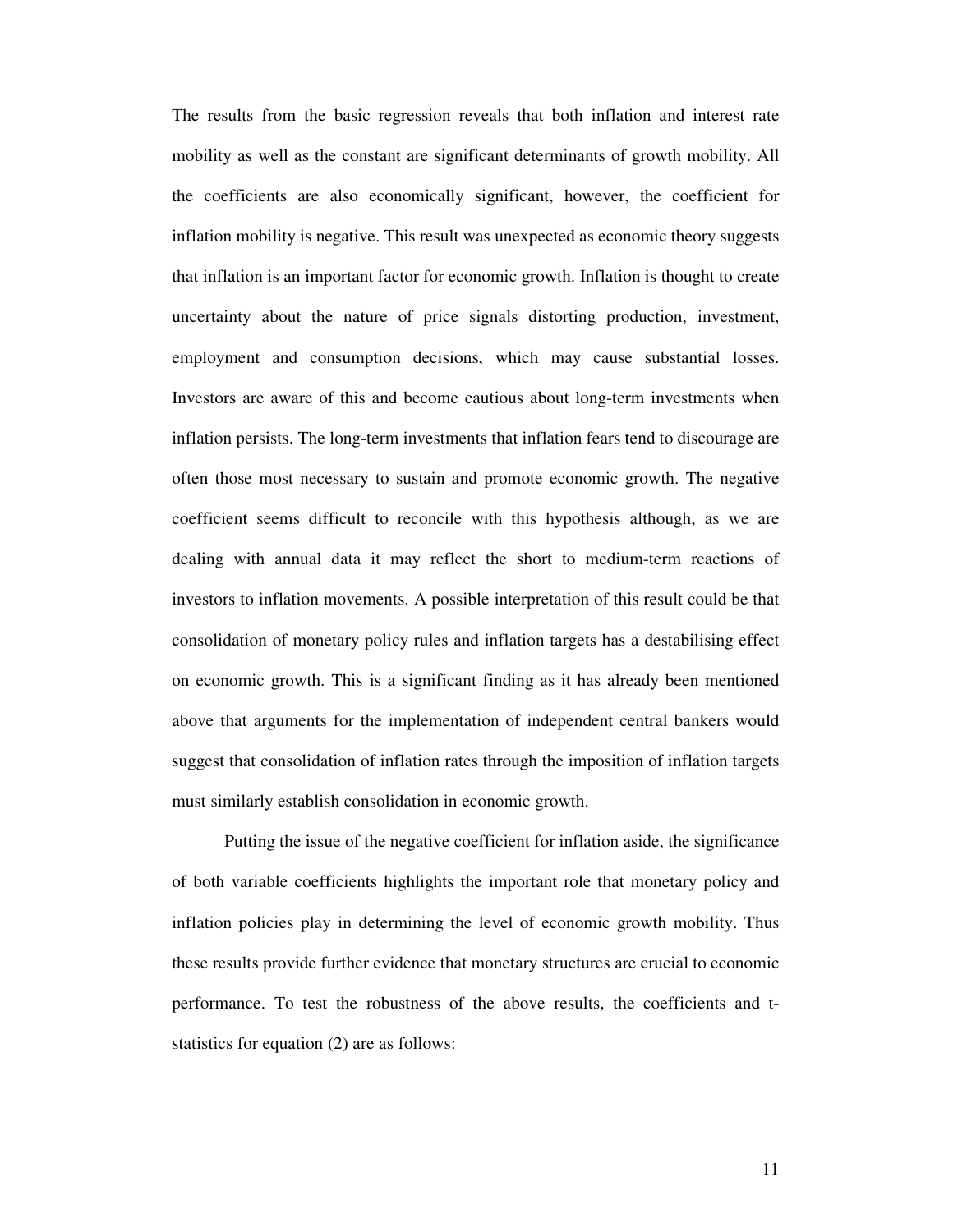| Table 3<br><b>Regression Results</b>                                                    |            |         |  |  |
|-----------------------------------------------------------------------------------------|------------|---------|--|--|
|                                                                                         |            |         |  |  |
| <b>Inflation Mobility</b>                                                               | $-1.82***$ | $-2.94$ |  |  |
| <b>Interest Rate Mobility</b>                                                           | $2.48***$  | 3.62    |  |  |
| Govt. Spending Mobility                                                                 | $-0.03$    | $-0.12$ |  |  |
| <b>Investment Mobility</b>                                                              | 0.13       | 0.43    |  |  |
| Constant                                                                                | $0.23***$  | 3.04    |  |  |
| *** 1 per cent significance<br>** 5 per cent significance<br>* 10 per cent significance |            |         |  |  |

Government spending mobility was found to be trend stationary and was thus adjusted as required. The results from the second regression show that after including government spending and fixed investment in the regression, the coefficients for inflation and interest rates remain significant although their economic significance is reduced. The government spending and fixed investment coefficients appear to be insignificant. One needs to exercise caution when drawing inference from the extended model results however as the fiscal spending mobility data indicates the presence of a unit root, meaning the results may be spurious. It may simply be the case that the null hypothesis of a unit root under the Augmented Dickey-Fuller could not be rejected as our sample does not contain sufficient information, that is, the sample may be too short and standard errors are simply too high to reject the unit root (Verbeek pp. 278). In any case, one must remain aware that the fiscal mobility variable may not be stationary.

Finally, high standard errors for government spending and investment mobility may indicate the existence of collinearity. High correlation between the two variables also supports this hypothesis suggesting that one of these variables must be removed from the model. Table 5 reports the estimated model with investment mobility omitted. Inflation and interest rate mobility remain significant and their coefficients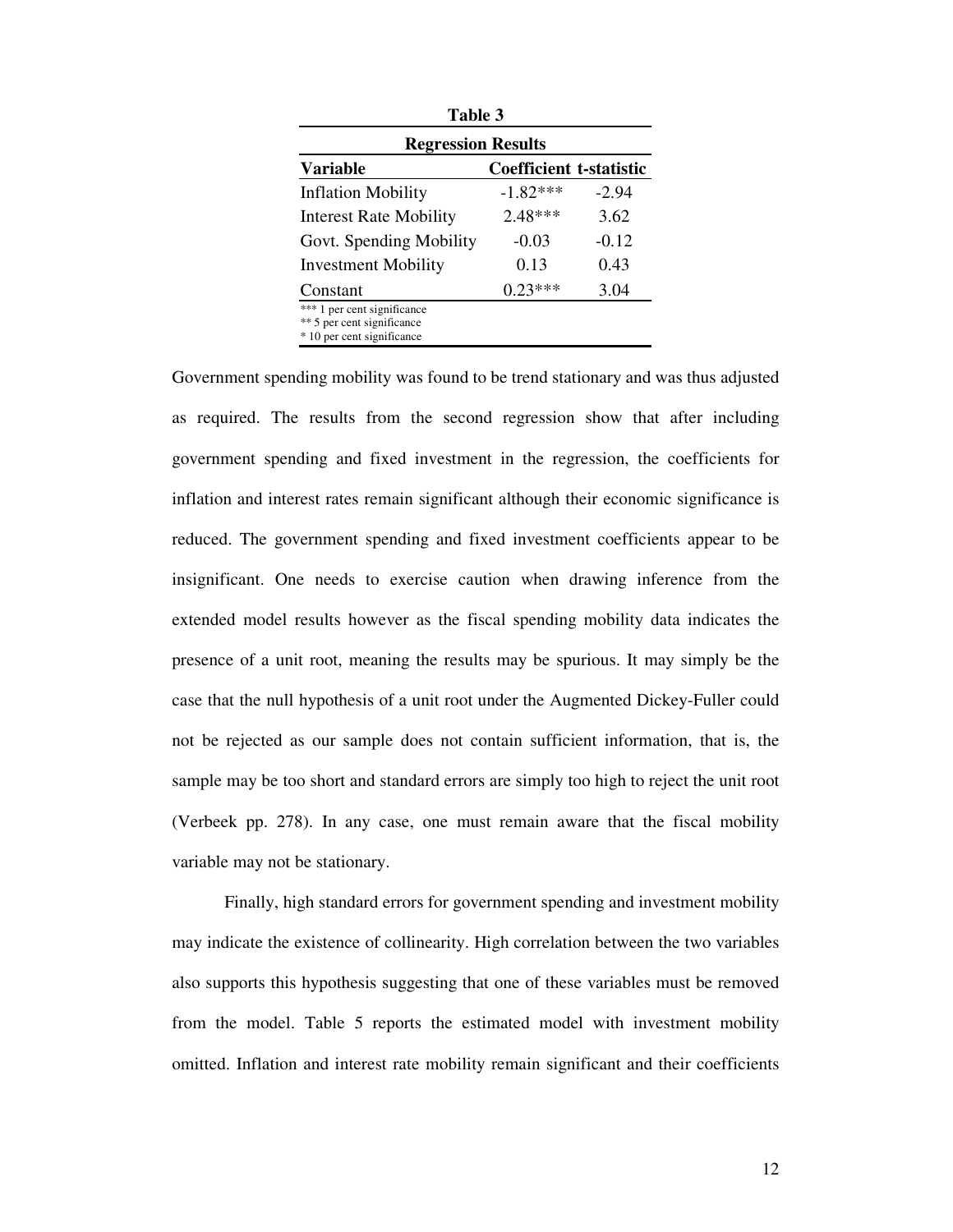change only slightly. Government spending mobility also remains insignificant although the coefficient has now become positive.

| Table 5                       |                         |        |  |  |
|-------------------------------|-------------------------|--------|--|--|
| <b>Regression Results</b>     |                         |        |  |  |
| <b>Variable</b>               | Coefficient t-statistic |        |  |  |
| <b>Inflation Mobility</b>     | $-1.92***$              | $-4.1$ |  |  |
| <b>Interest Rate Mobility</b> | 2.59***                 | 4.76   |  |  |
| Govt. Spending Mobility       | 0.08                    | 1.75   |  |  |
| Constant                      | $0.24***$               | 4.02   |  |  |
| *** 1 per cent significance   |                         |        |  |  |
| ** 5 per cent significance    |                         |        |  |  |
| * 10 per cent significance    |                         |        |  |  |

#### **5. Conclusion**

This paper has introduced a number of methods to demonstrate the mobility of interest rates, inflation and economic growth. To attempt an examination of the relationship between the mobility of each of these variables, a simple linear model was proposed regressing economic growth mobility as a function of interest rate and inflation mobility. The analysis has shown that inflation mobility and interest rate mobility are significant determinants of economic growth mobility. This arguably highlights the important role monetary policy and inflation targeting play in the formulation of shifts in economic growth. These results were robust for the inclusion of fixed investment mobility and fiscal spending mobility as additional variables in the linear model. The interest rate and inflation mobility coefficients were also economically significant. One unexpected result was that the coefficient for inflation mobility was negative. The negative coefficient seems difficult to reconcile with conventional economic theory, which states that long-term investments necessary to sustain and promote growth are discouraged by inflation fears. We initially anticipated that inflation mobility would also encourage mobility in GDP growth if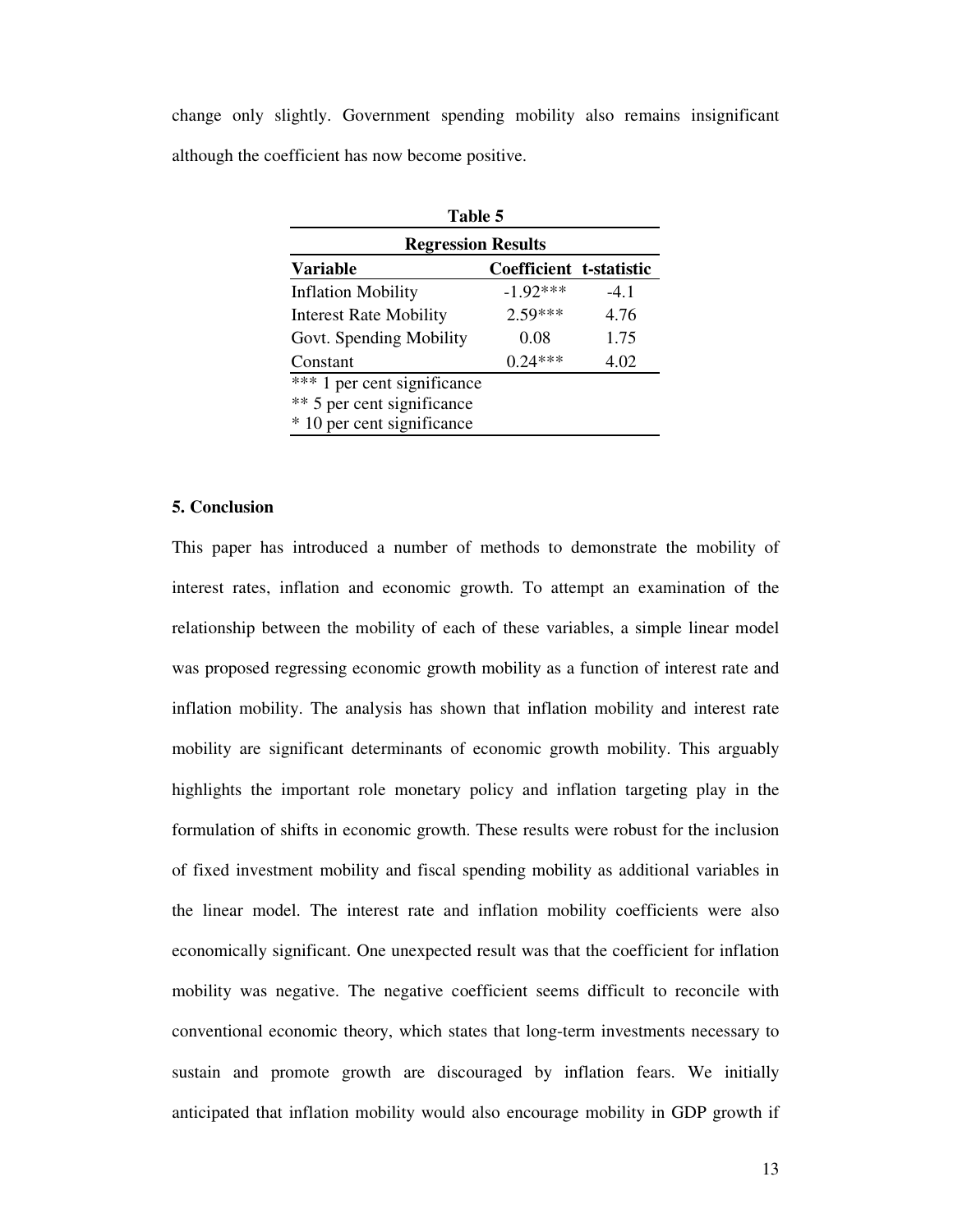arguments for CBI hold. Specifically, authors such as Schellekens (2002) argue that the implementation of an independent and conservative central banking will result in a 'free lunch' where we would necessarily experience low inflation and low output variability simultaneously. Thus we would expect that the consolidation of inflation rates anticipated from an increase in CBI must also create consolidation of output growth. One may interpret the negative coefficient as a result that casts doubt on the merits of imposing an independent central banker. That is to say, the result suggests that consolidation of inflation rates through the use of inflation targets may actually destabilise economic output, escalating the mobility of economic growth. This point may warrant further discussion in subsequent research. In any case, the model was successful in demonstrating that monetary policy can be a significant cause of economic mobility. In conclusion, this paper has demonstrated that the current belief that a nation must impose an independent central banker to enjoy a 'free lunch' with low inflation and low output variability may be unjustified according to the data. The mobility regressions demonstrate that the data does not support the hypothesis that consolidation of inflation rates necessitates consolidation of economic growth. This result has a significant impact on our current understanding of how monetary structures contribute to the effectiveness of monetary policy.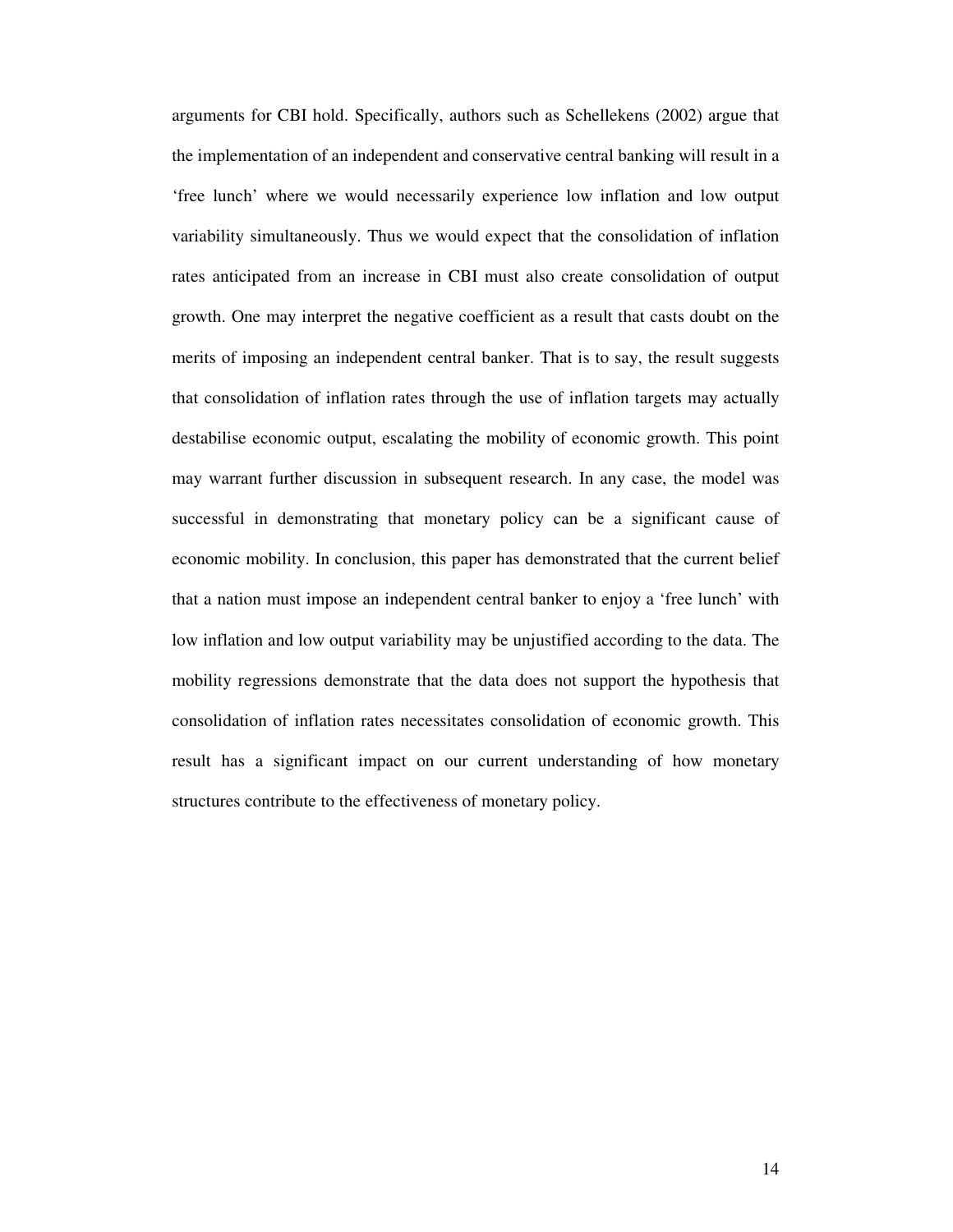### Reference List

- AABERGE, R., BJORKLUND, A., JANTTI, M., PALME, M., PEDERSEN, P., SMITH, N. & WENNEMO, T. (2002) Income Inequality and Income Mobility in the Scandinavian Countries Compared to the United States. *Review of Income and Wealth,* 48**,** 443-469.
- ALESINA, A. & SUMMERS, L. (1993) Central Bank Independence and Macroeconomic Performance: Some Comparative Evidence. *Journal of Money, Credit and Banking,* 25**,** 151-162.
- BANKER, R. D., CHARNES, A. & COOPER, W. (1984) Some Models for Estimating Technical and Scale Inefficiencies in Data Envelopment Analysis. *Management Science,* 30**,** 1078-1092.
- BARRO, R. J. & GORDON, B. (1983) A Positive Theory of Monetary Policy in a Natural Rate Model. *Journal of Political Economy,* 91**,** 589-610.
- CHARNES, A., COOPER, W., LEWIN, A. & SEIFORD, L. (1994) *Data Envelopment Analysis: Theory, Methodology and Applications,* Massachusetts, Kluwer Academic Publishers.
- CHOU, Y. (2000) The Effect of Collecting Bargaining and Central Bank Independence on Inflation and Unemployment: Evidence from the OECD. *Department of Economics - Working Paper Series 770.* University of Melbourne.
- COELLI, T. (1996) Data Envelopment Analysis (DEA) Program. 2.1 ed. Armidale, Centre for Efficiencyand Productivity Analysis, University of New England.
- CUKIERMAN, A. & LIPPI, F. (1999) Central Bank Independence, Centralisationof Wage Bargaining, inflation and unemployment: theory and some evidence. *European Economic Review,* 43**,** 1395-1434.
- DE HAAN, J., LEERTOUWER, E., MEIJER, E. & WANSBEEK, T. (2003) Measuring central bank independence: a latent variable approach. *Scottish Journal of Political Economy,* 50**,** 326-340.
- DEBELLE, G. & FISCHER, S. (1994) *How Independent Should the Central Bank Be?,* Mimeo, MIT.
- DIANA, G. & SIDIROPOULOS, M. (2003) Central Bank Independence, Speed of Disinflation and the Sacrifice Ratio. *JEL***,** 1-15.
- DIANA, G. & SIDIROPOULOS, M. (2005) Central Bank Conservativeness and Labour Market Flexibility. *International Journal of Economics Research,* 2**,** 173-184.
- EIJFFINGER & SCHALING (1993) Central Bank independence: searching for the Philosopers'stone. IN FAIR, D. E. & RAMON, R. (Eds.) *The New Europe: Evolving Economic and Financial Systems in East and West.* Kluwer Academic Publishers.
- GRILLI, V., MASCIANDARO, D. & TABELLINI, G. (1991) Political and monetary institutions and public financial policies in the industrial countries. *Economic Policy,* 6**,** 342-392.
- HALL, P. & FRANZESE, R. (1998) Mixed Signals: Central Bank Independence, Coordinated Wage Bargaining and European Monetary Union. *International Organization,* 52**,** 505-535.
- HEIN, E. (2001) Institutions and Macroeconomic Performance: Central Bank Independence, Labour Market Institutions and the Perspectives for Inflation and Employment in the European Monetary Union. *WSI - Discussion Paper No 95.* WSI.